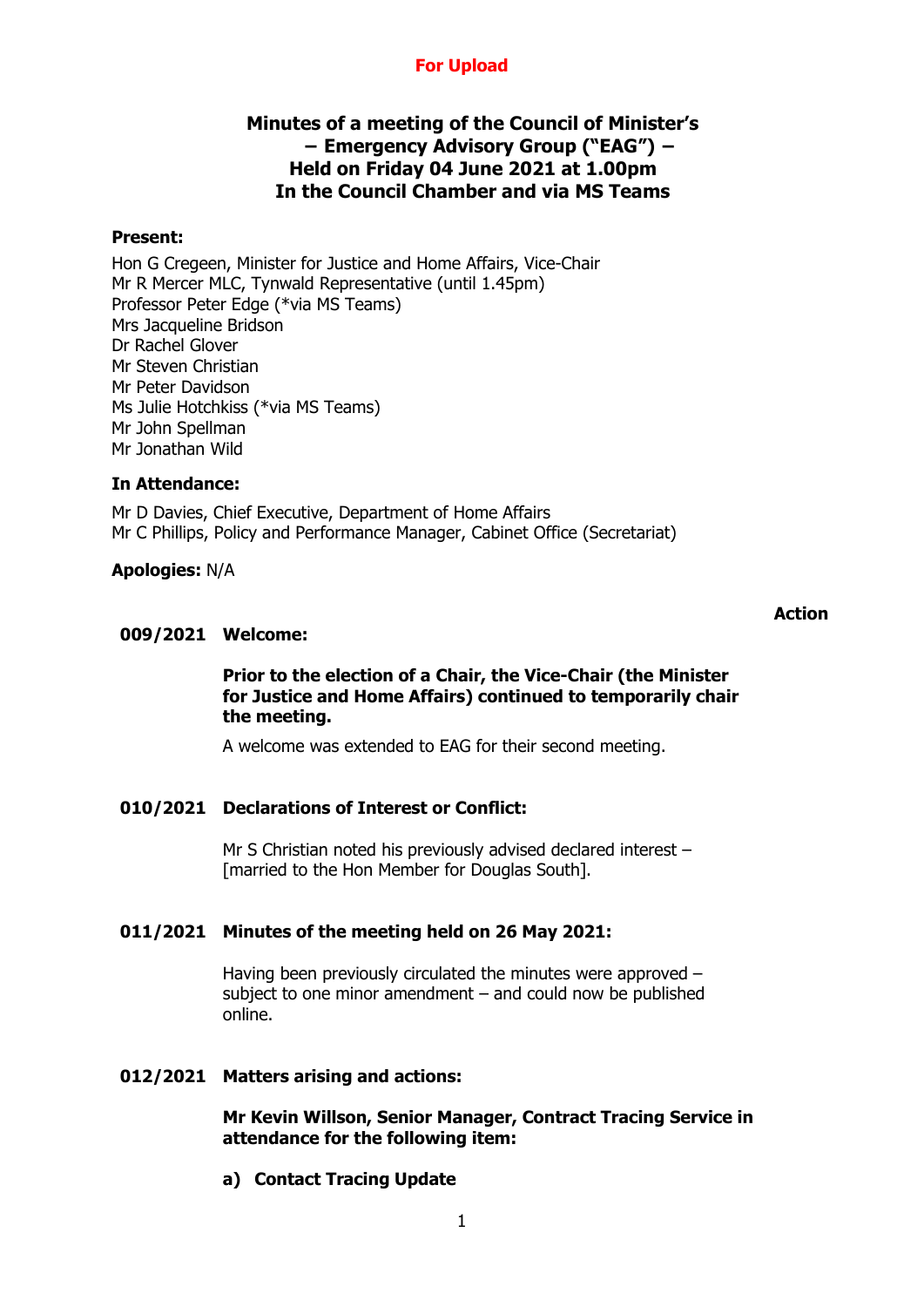# **For Upload**

Mr Willson attended at the invitation of the group and advised:

- An overview of the Contact Tracing Service, noting its design was bespoke to the Island, reflective of the situation regarding both borders and context.
- Standard practice was outlined using the European Centre for Disease Control criteria for close contacts with in-house on-call systems for greater resilience and training.
- A reflection on both the highlights and lowlights of the service todate had been undertaken, with an eye to the future
- EAG noted the benefits and challenges of utilising social media in the context of advising locations of interest, and the ability to transmit information at pace.
- EAG sought and received clarification in respect of in-bound travel numbers, both present and projected.
- Discussion followed on: (i) use of technology (ii) limitations, and (iii) community engagement with the process.

EAG noted the ongoing need for contract tracing.

## **Mr Willson left the meeting.**

## **b) Terms of Reference – Minor Amendment:**

EAG noted membership did not currently have a timeframe, and suggested a two year appointment.

## **013/2021 Items for Consideration:**

### **a) Exit Strategy Review – Council of Ministers Request**

Further to a request from the Council of Ministers to review the Exit Strategy and related issues therein, EAG considered and formulated a response.

NB: The response [EAG's Report to the Council of Ministers June 2021] was submitted and subsequently published online.

## **b) Border Levels:**

Discussion Item